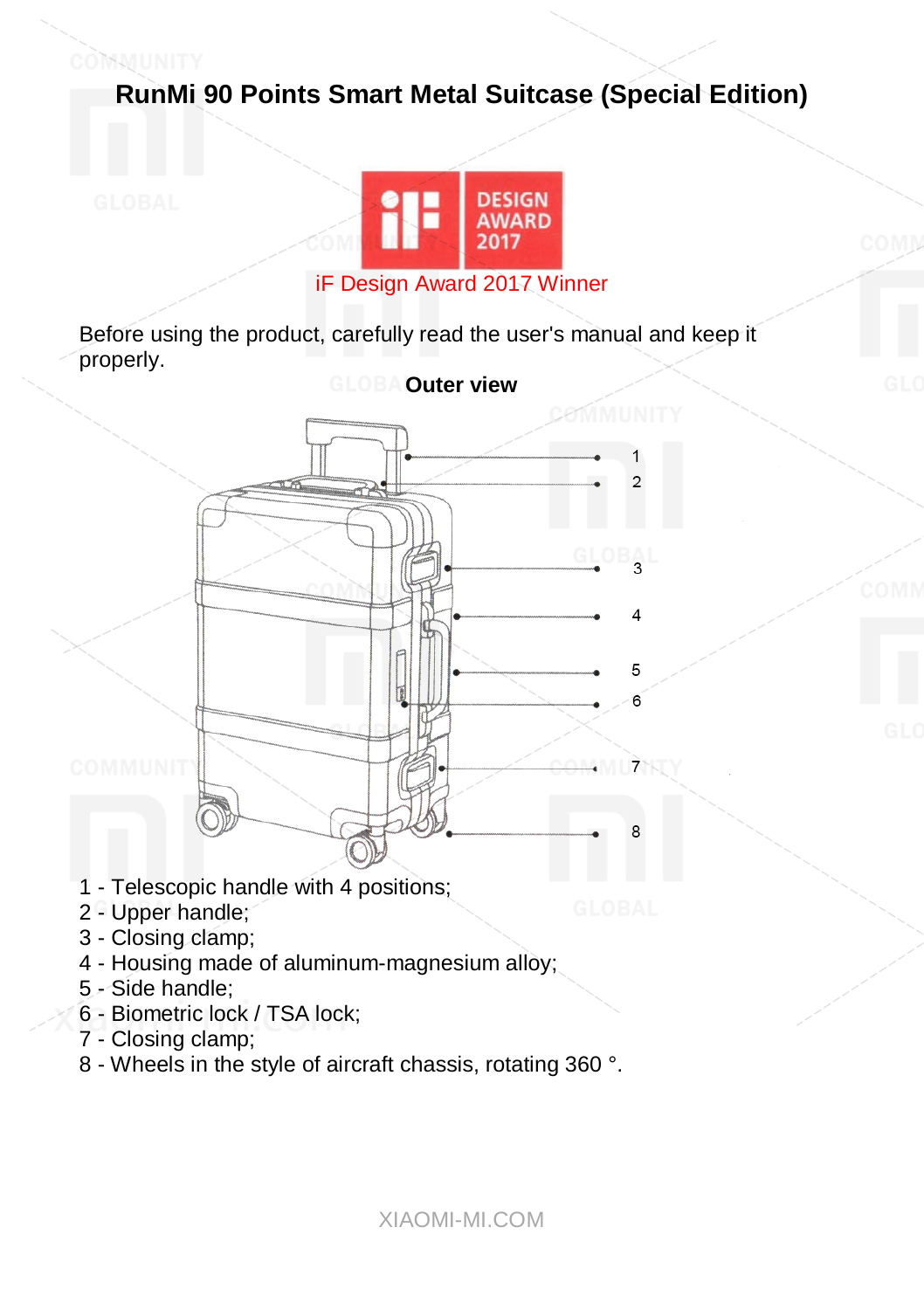

COMMUNITY

1 - Clasp;

COMMUNITY

- 2 Zipper;
- 3 Storage pocket;
- 4 Storage pocket, divided into compartments.

## Note:

Zipper at the bottom inside the suitcase is used for repair, it is recommended not to open this lock yourself.

| Model:      | LGBK2005RM/Special Edition                      |                 |                  |  |
|-------------|-------------------------------------------------|-----------------|------------------|--|
| Dimensions: | 497x340x215 mm (full dimensions 550x375x215 mm) |                 |                  |  |
| Volume:     | $-341$                                          | Outer material: | 1100% aluminium- |  |
|             |                                                 |                 | magnezium alloy  |  |
| Weight:     | $-4.4$ kg                                       | Inner material: | 100% polyesther  |  |
| Standard:   | Q31/0117000530C001-2016                         |                 |                  |  |

### **Main parameters**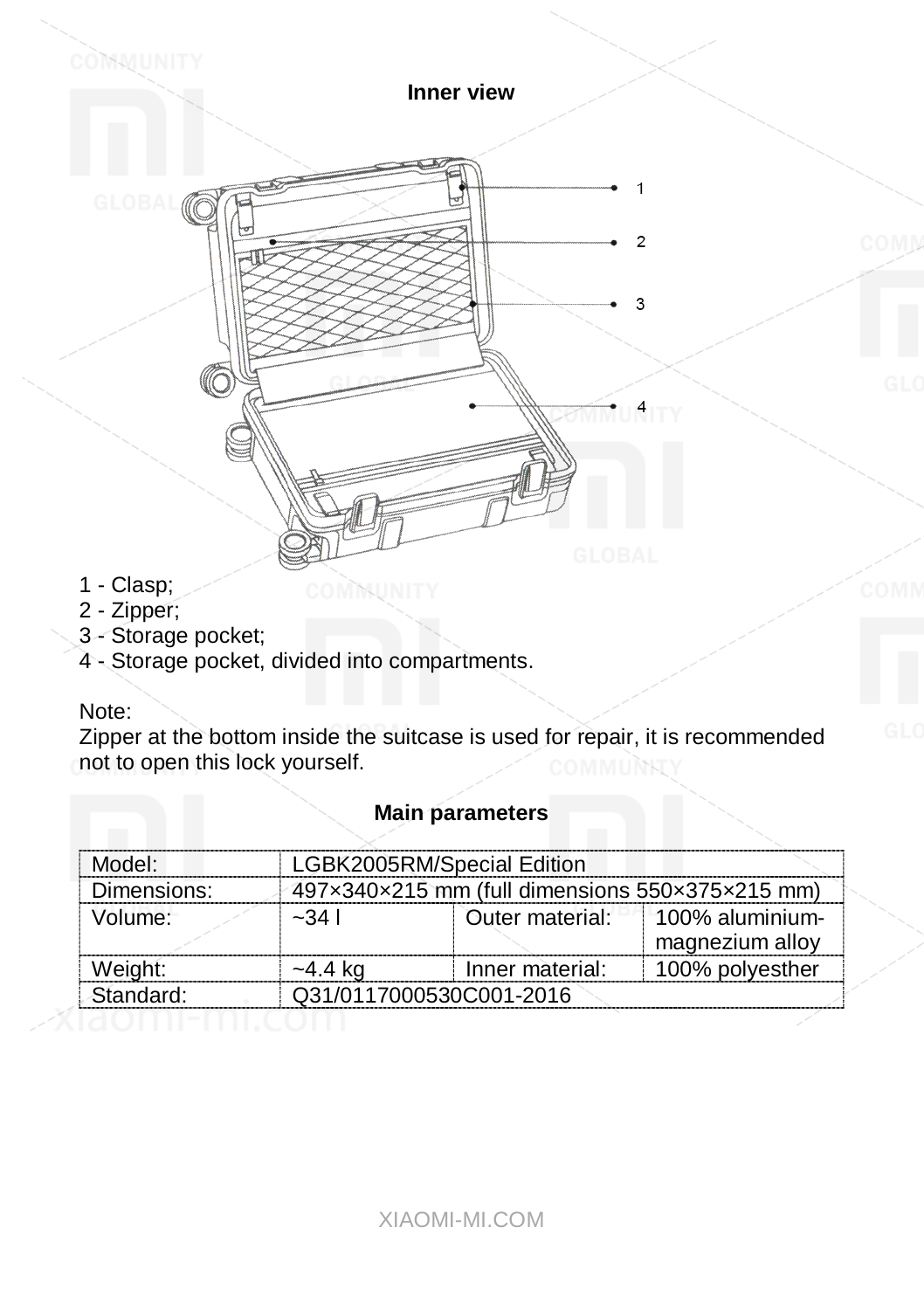## **Main parameters of intelligent module**

ו או וועגאר

| Model:        | D-902     | Fingerprints | 5 fingerprints        |
|---------------|-----------|--------------|-----------------------|
|               |           | ∠memorv:     |                       |
| Battery type: | 2 type AA | Temperature  | $-15^{\circ}$ C~ 55°C |
|               |           | range:       |                       |

### **Using**

• Do not attempt to disassemble the intelligent RunMi 90 Points Smart Metal Suitcase (Special Edition) suitcase (hereinafter simply "suitcase"). You can damage the intelligent module, that can lead to short circuit, cracking, etc. If you have any problems while using the suitcase, contact the after-sales service center RunMi 90 Points.

• Do not place the suitcase near objects with a high temperature or flammable objects.

• Do not place the suitcase near furnaces, heaters, or other objects, that are sources of fire and heat, which can deform the case or components, and explode the batteries.

• Do not rely solely on an intelligent module to open a suitcase.

• The intelligent lock is exposed to temperature and environmental conditions during transportation, it is not stable and reliable in all conditions. Therefore, when an emergency situation occurs, do not rely solely on an intelligent lock to open the suitcase.

• Do not lift the suitcase by the telescopic handle. It is possible to accidentally press the button to extend the handle, which can lead to damage to the suitcase or your belongings.

• Do not use solutions with corrosive properties to clean the case. This can lead to damage or deformation of the suitcase case or its components, and will affect its use and appearance.

• Do not use the suitcase in hazardous locations.

• Do not place the suitcase on wheels on an uneven surface, this may lead to an unexpected drop in the suitcase; children are forbidden to sit on top of a suitcase to prevent harm to the user due to his fall.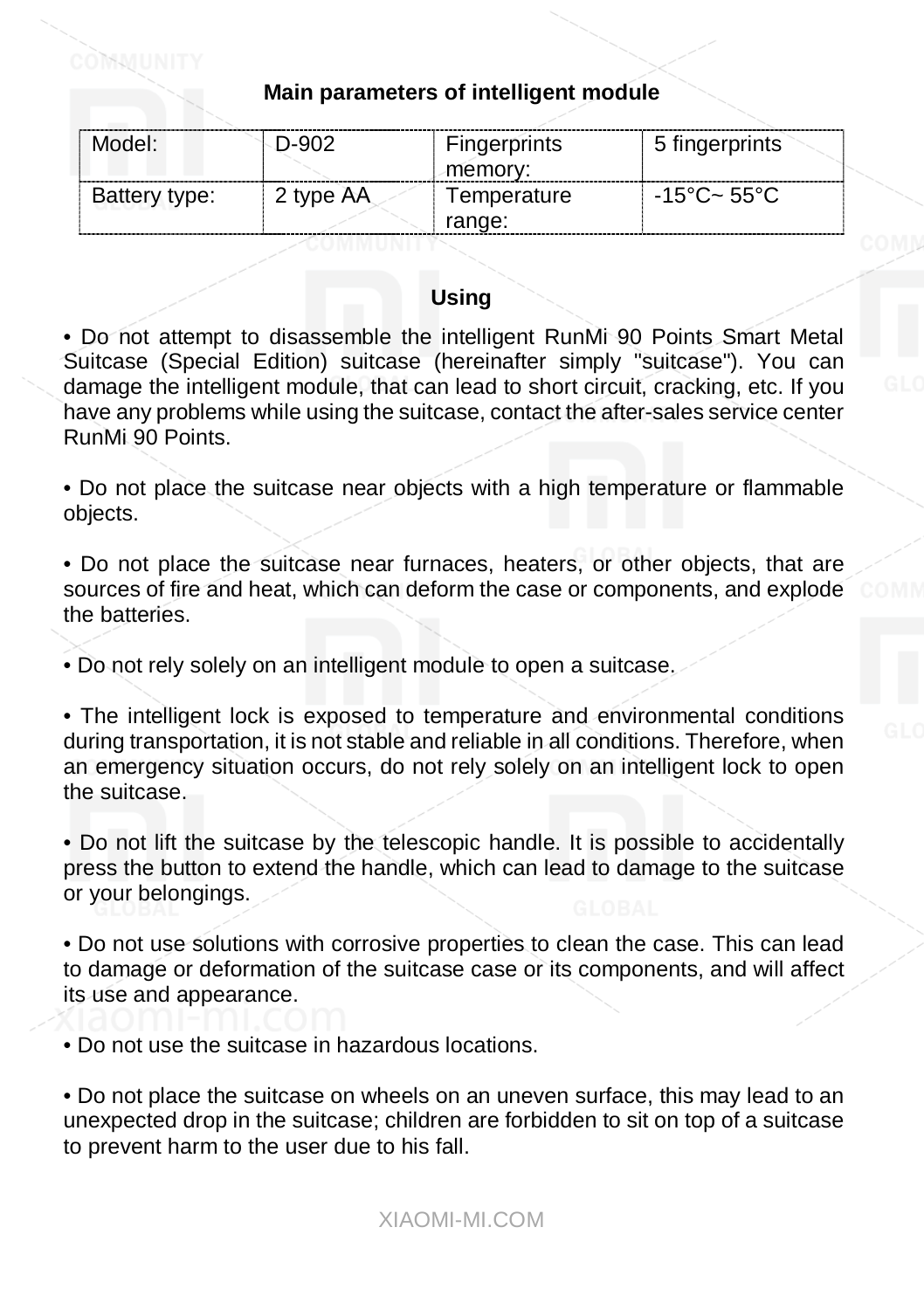### COMMUNITY

• If there are cash or valuables in your suitcase, guard it properly.

• If the suitcase falls from a height, this could result in injury, as well as damage to the suitcase and things, so if you put the suitcase on a high place, make sure that it does not fall down.

### **Name and content of harmful substances in the product**

| Name of<br>component   | Harmful substances |      |      |          |       |        |
|------------------------|--------------------|------|------|----------|-------|--------|
|                        | (Pb)               | (Hg) | (Cd) | (Cr(VI)) | (PBB) | (PBDE) |
| Housing<br>elèments    |                    |      | ∩    |          |       |        |
| Metal lock<br>body     | O                  |      |      |          |       |        |
| Copper<br>motor plates |                    | ∩    | ∩    |          |       |        |

This table is created in accordance with the provisions of the standard SJ / T 11364.

O: the content of this harmful substance in all homogeneous materials of this component is within the requirements of standard GB / T 26572 \*.

X: the content of this harmful substance in at least one of the homogeneous materials of this component exceeds the limits of the requirements of the standard GB / T 26572 \*.

\* "Requirements for limiting toxic and hazardous substances in electronic information products"

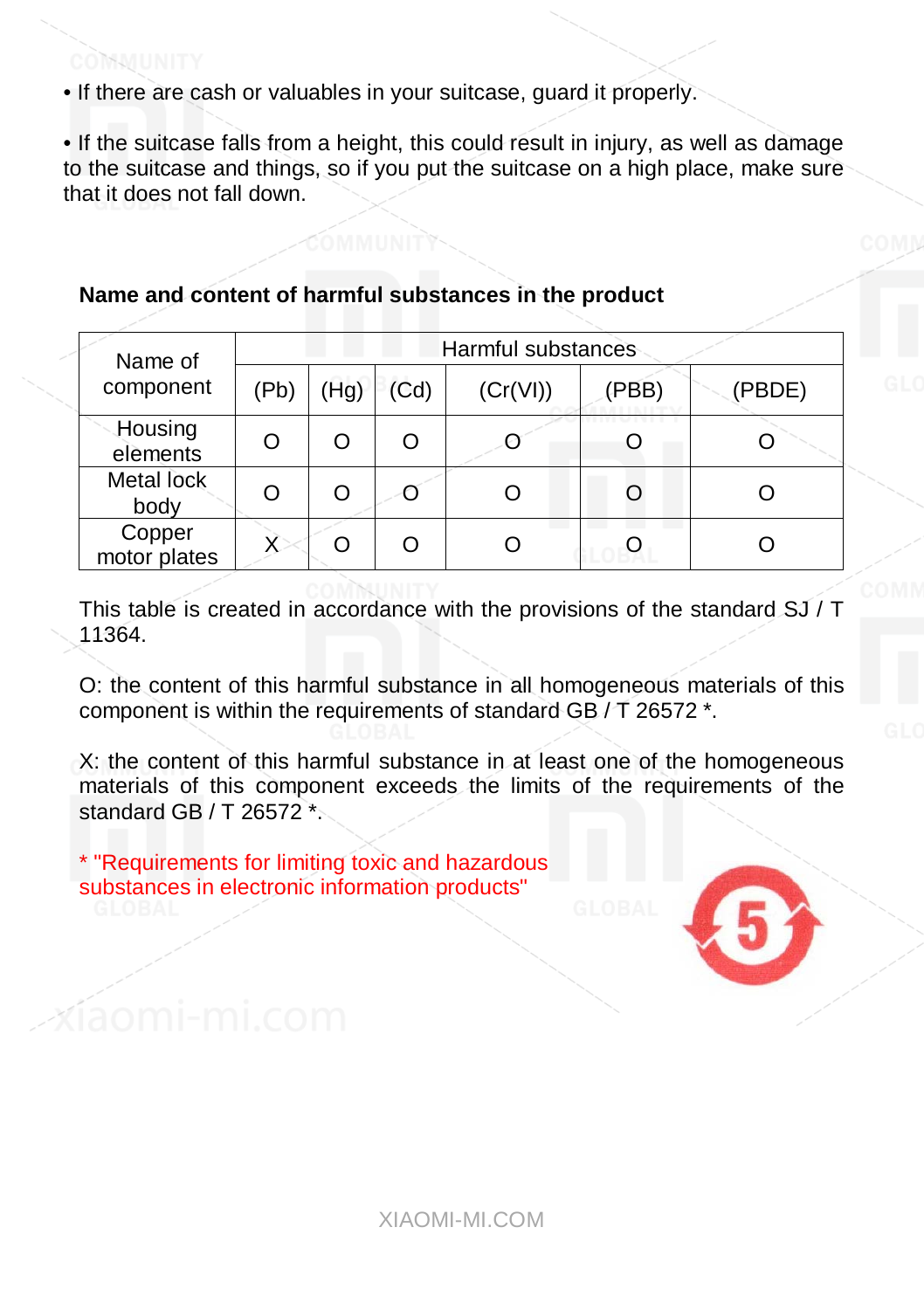## **Violations, that may occur during the operation of the product**

• After installing the batteries, the motor and indicator do not respond.

Check the batteries in the battery compartment according to the polarity, check if the battery cover is closed.

• When you press your finger on the fingerprint recognition area (Fig 1-3), the indicator flashes red and you cannot open the lock.

Check if you have successfully added a fingerprint; whether the surface to which the finger is pressed is in the recognition area.

• When you press your finger on the fingerprint recognition area (Fig 1-3), the indicator flashes red and the lock breaks off.

When the indicator flashes red and the lock works in normal mode, it indicates a lack of battery power, replace the batteries with new ones in time, to avoid the influence of the use of the suitcase due to exhaustion of the batteries.

• The suitcase was in the rain.

COMMUNITY

Suitcase has a protection level of IP45; It can be used in rainy weather, but long-term contact of the suitcase with water is not allowed, this can affect the operation of the electronic module.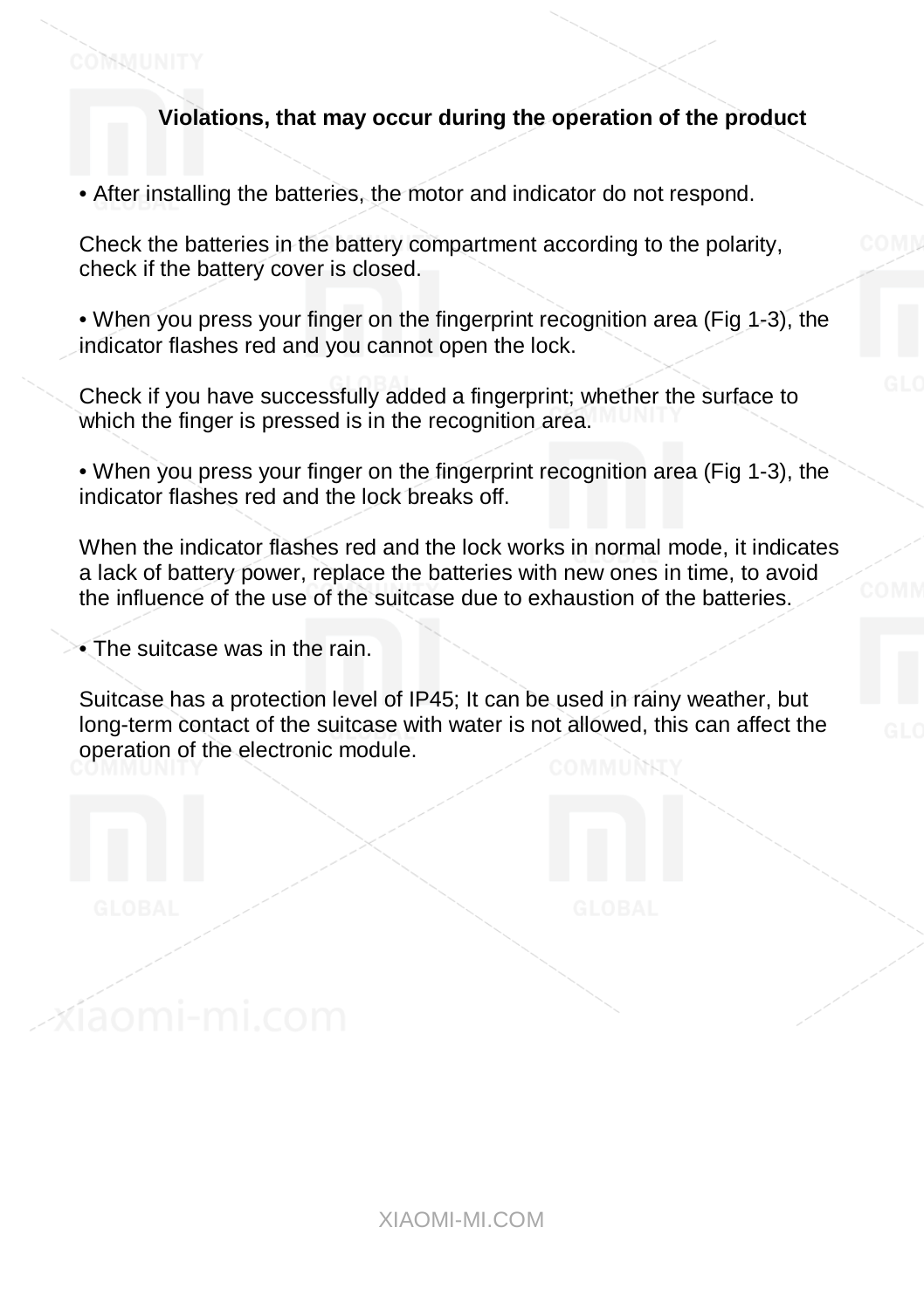# **Instructions for working with a fingerprint lock**

# Batteries installation

COMMUNITY

Remove the batteries from the package with accessories, open the battery compartment behind the wall on the side of suitcase handle (Figure 1-1), insert two AA batteries (observe the correct polarity when installing the batteries), wait until the fingerprint module performs a self-test, opens the lock, The indicator will turn blue and turn off after 5 seconds, after that the lock will be in normal operation.

# Enabling fingerprint input<sup>DBAI</sup>

Press and hold the button inside the battery compartment behind the wall of the side handle of the suitcase (Figure 1-2) for 3-5 seconds and release it. When the indicator starts blinking blue (Figure 1-4), the fingerprint input function has been successfully activated.



## Fingerprint input

As shown in the figure, touch your finger to the fingerprint recognition area (Figure 1-3). When the indicator, glowing in blue, changes the color to violet, change the position of the finger. Repeat this step 6 times. When the violet indicator turns blue, the fingerprint input is successful. To ensure the safety of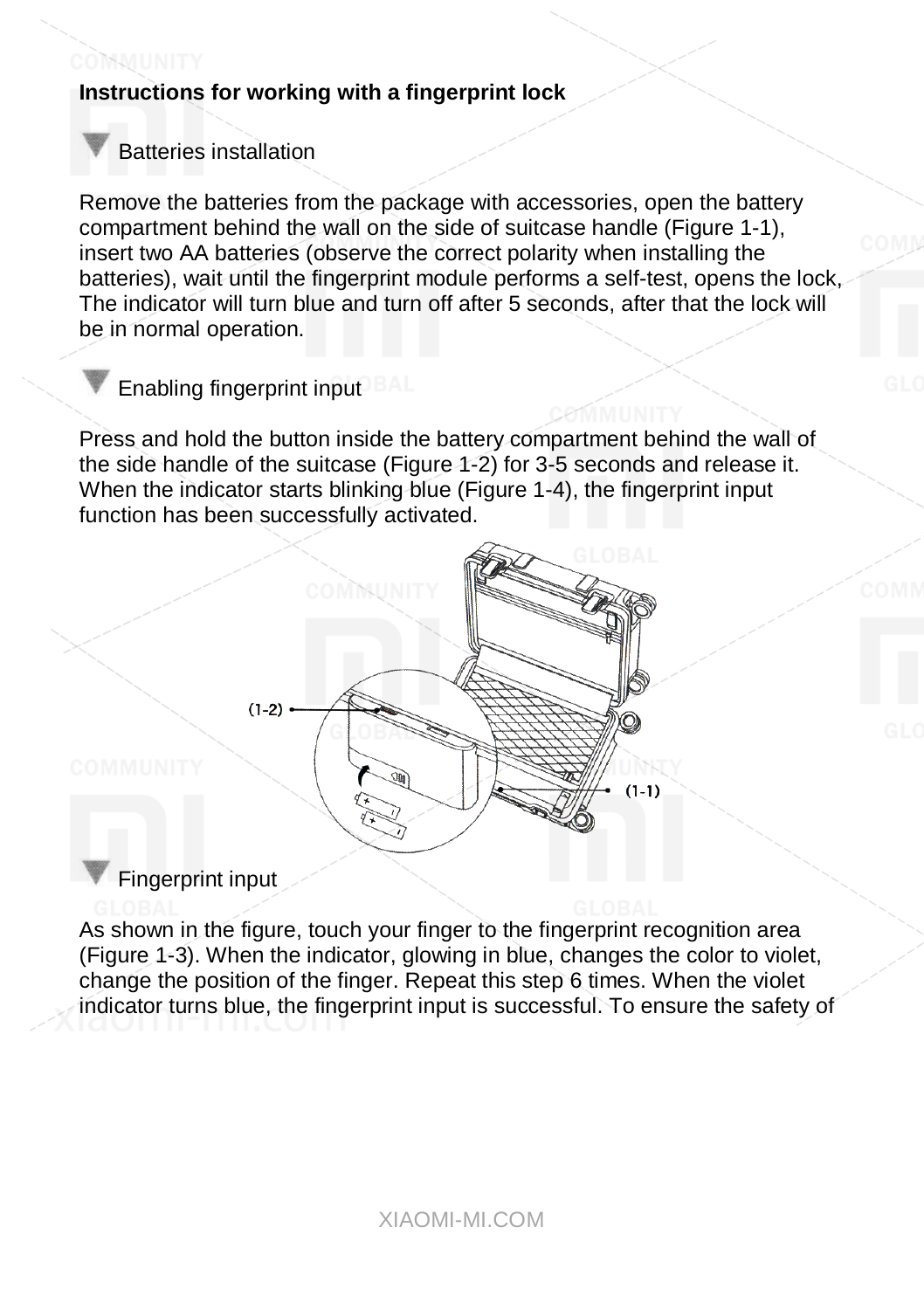your valuables, after  $3 \sim 5$  seconds the biometric lock automatically closes.



# Fingerprint removing

COMMUNITY

Simultaneously press and hold the button inside the battery compartment behind the wall on the side of suitcase handle (Figure 1-2), and keep your finger on the recognition area of the fingerprint module (Figure 1-4) for 7-10 seconds. When the indicator rapidly flashes red, lights up and goes out after 5 seconds, the fingerprint removal has been successfully performed.



## **Operating instructions with combination lock**

- (F) protective cover;
- (A) Fingerprint Recognition;
- (B) Code setting switch;
- (C) The digit code wheel;
- (D) TSA lock.

XIAOMI-MI.COM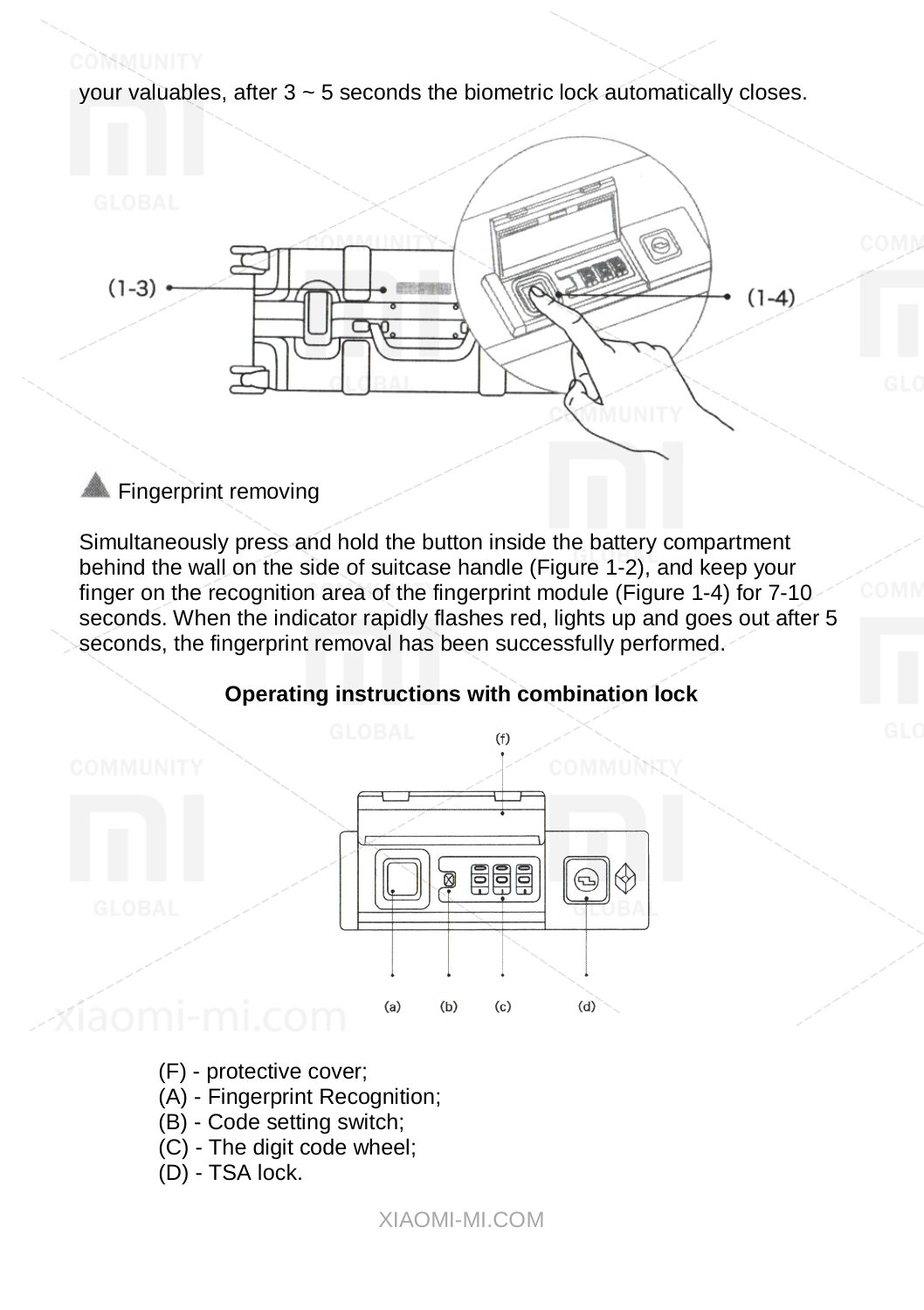• 1. Opening the lock: enter the code you configured (see Fig.), Press the button (d), the lock will open.

• 2. Lock the lock: click on the lock, and select random numbers on the selection wheels, the lock will close.

• 3. Code setting: default lock code is 000, the user needs to reconfigure the personal code.

3.1. Set the lock to the open position (default code 000).

3.2. Using a pen or other tool, press the code setting switch (b) until it is pushed inward,

3.3. Rotate three wheels to select the digits of a code (c), configure the personal code (for example, 888).

3.4. Press the button (d) until a code setting switch (b) is in the position of step 3.2. will not return to the starting position.

The code installation was successful, if you need to reinstall the code, repeat steps from 3.1. up to 3.4.

• 4. If you forget the code; the suitcase cannot be opened with the help of wheels to select the digits of the code, so you need to remember the personal code well.

• 5. To ensure the safe use of the suitcase, before using the biometric lock, adjust the code and select random numbers on the selection wheels.

• Fingerprint recognition (a): Recognize the data of your fingerprints, after successful recognition, the suitcase opens.

• Code setting switch (b): if the code is correctly entered, press the switch (b) until it is pushed inward to change the code.

• The digit code wheel (c): activate the numeric code of the suitcase, remember it.

• TSA lock (d): used by customs to open a suitcase and check its contents while crossing the border.

• Protective cover (f): to better protect your fingerprint module.